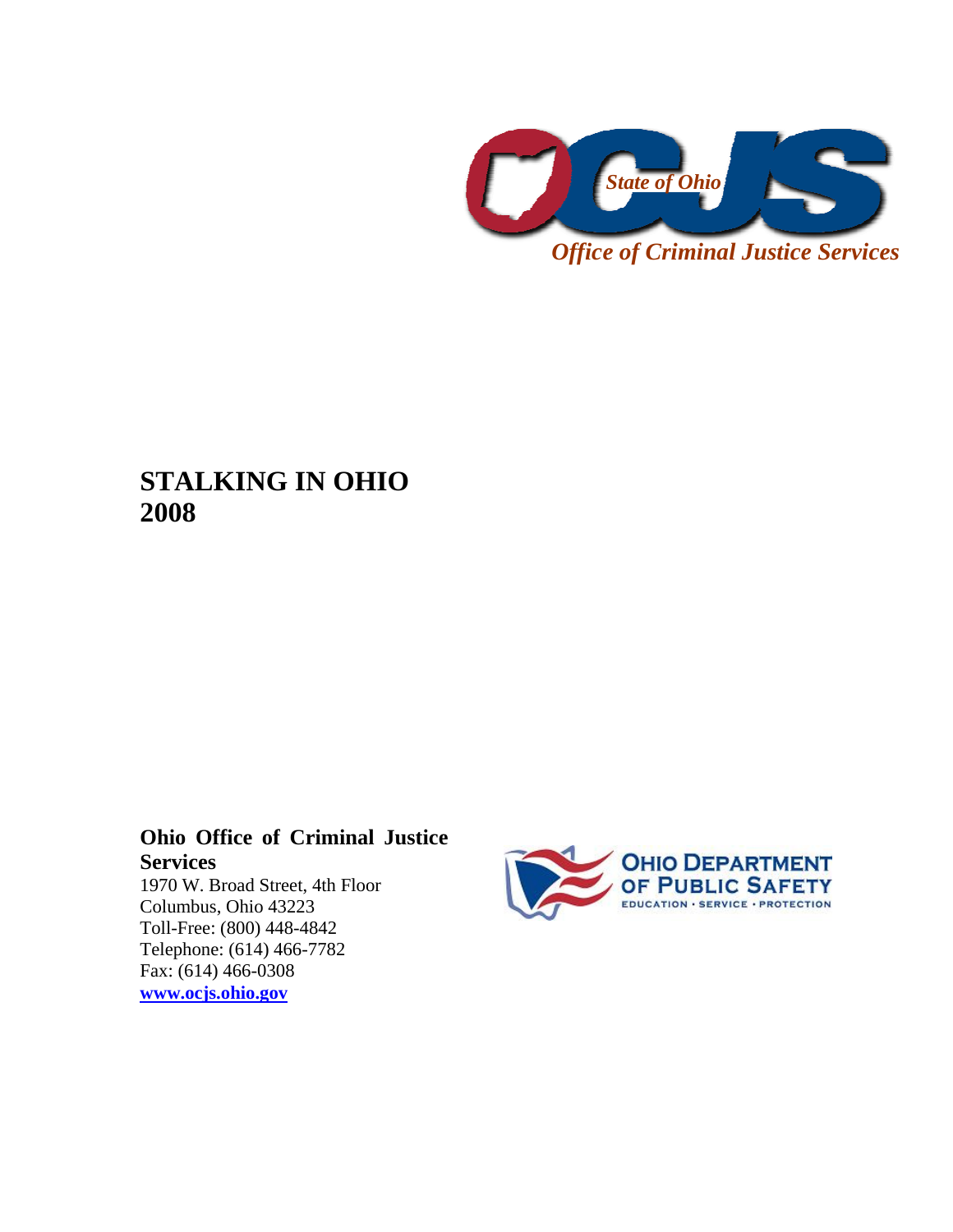#### **STALKING IN OHIO**

#### **What is stalking?**

Similar to other states' laws, the Ohio Revised Code (ORC) statute 2903.211, Menacing by Stalking, characterizes stalking as engaging in a pattern of conduct that knowingly causes a person to believe that he or she will be physically harmed or will endure mental distress. Stalking in and of itself is considered a crime. The victim and the offender do not have to have a relationship or even know each other in order for stalking to occur. It is important to note however that stalking can be masked and charged as other crimes such as criminal trespass, burglary, or domestic violence, especially if the pattern of behavior has not been established for law enforcement. This report details the characteristics of stalking specific to ORC 2903.211.

#### **OIBRS data on stalking**

One tool that can be used to examine stalking in Ohio is the Ohio Incident-Based Reporting System (OIBRS). OIBRS is a voluntary crime reporting program in which Ohio law enforcement agencies can submit crime statistics directly to the state and federal government in an automated format. At the end of 2008, 495 agencies covering approximately 66 percent of the Ohio population were reporting OIBRS data. The use of OIBRS data allows for detailed information to be obtained on the nature of the offense, the victim, the suspect/arrestee, weapon use, and property involved.

OIBRS data are used in this report on stalking. However, some limitations must be noted.

- Because reporting for Ohio is incomplete, caution should be used in interpreting the findings reported in this paper, as the data may reflect more the composition of the OIBRS-reporting jurisdictions than the composition of the state as a whole.
- Because the number of agencies submitting OIBRS data increases yearly, no annual comparisons can be made with the data.
- Not all victims choose to report incidents of stalking to law enforcement. Thus, what is reflected in this document are only those incidents that have been reported to police.
- Incidents are often reported that contain missing information (e.g., demographic information) on the victim, the suspect, the victim-suspect relationship, or the particular circumstances of the incident. In this report, statistics are only provided for those instances in which complete information is available.

Readers are cautioned against using the statistics contained in this report as a basis of comparison with other states or other years of data.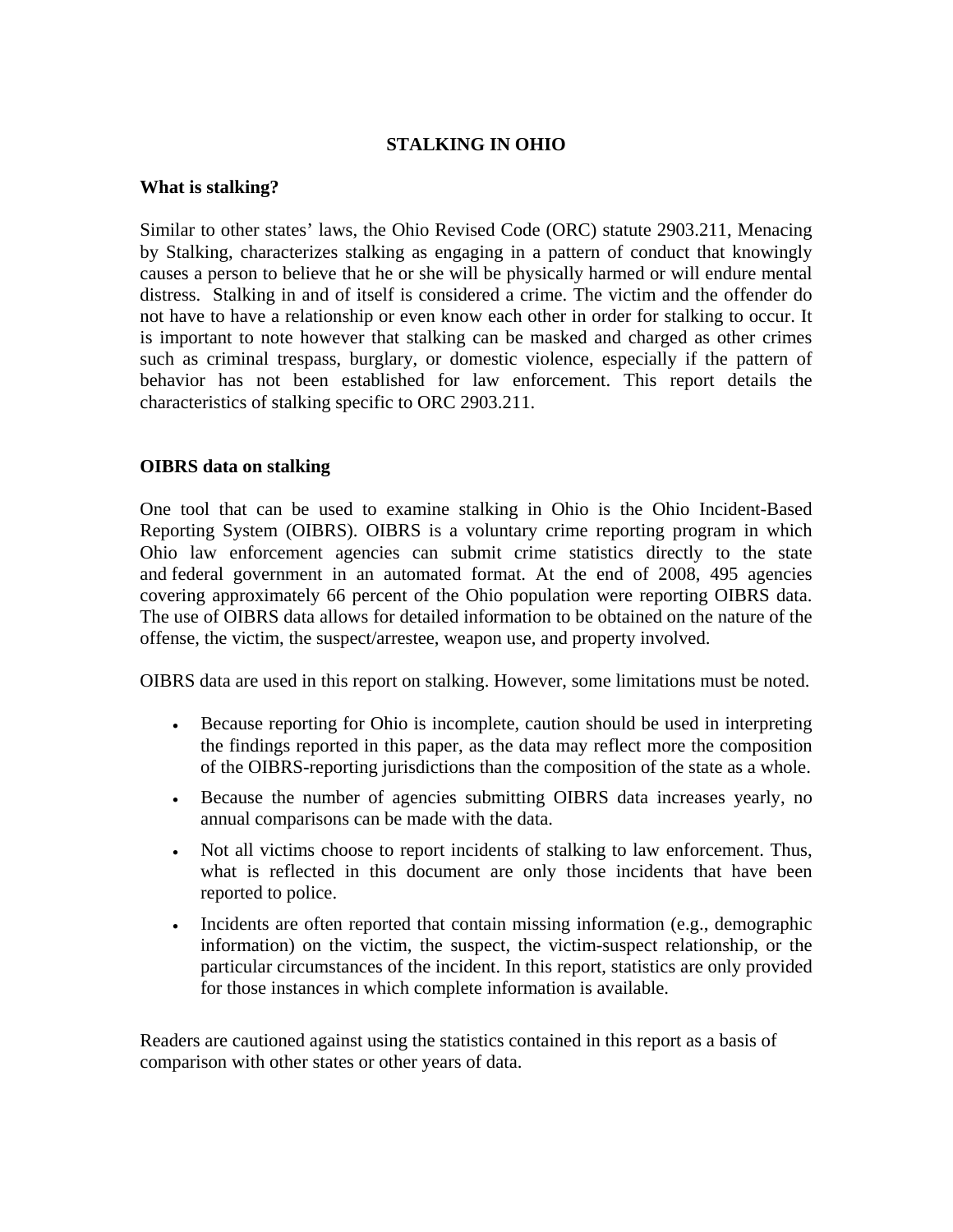#### **Characteristics of stalking**

In 2008, Ohio OIBRS agencies reported 1,482 incidents of stalking. Stalking incidents in 2008 tended to be lower than the average in the colder months, but not consistently so.



The majority of stalking incidents were reported as occurring at a person's residence; however, incidents were reported in numerous public areas as well. Two percent of all stalking incidents occurred specifically at schools or colleges.

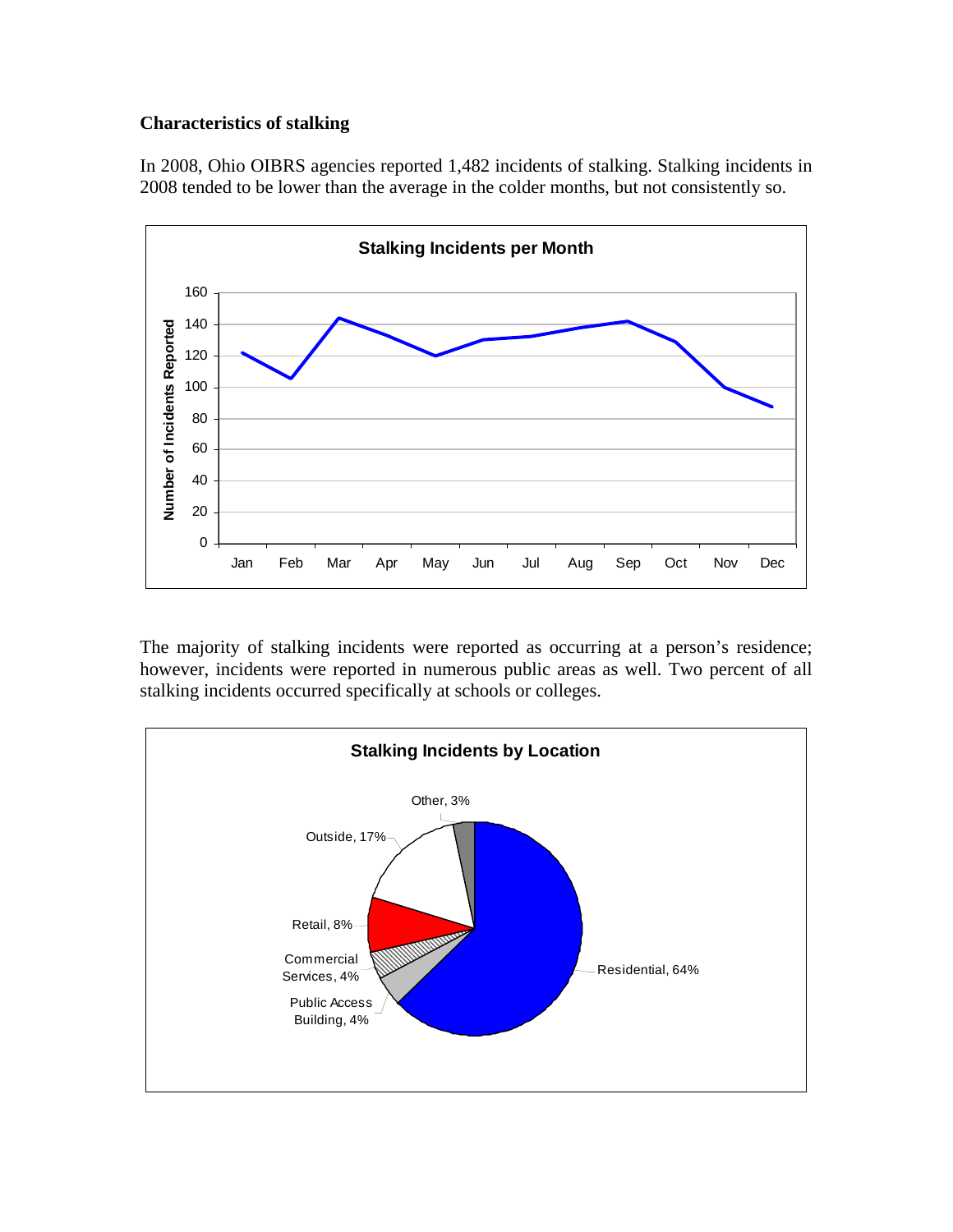Generally, stalkers did not use or display any sort of weapon. Of those incidents where weapon information was reported, 88 percent involved no weapon and eight percent reported the use of personal weapons (hands, fists, feet, etc.).

### **Characteristics of victims[1](#page-3-0)**

1

Nearly 94 percent of stalking incidents involved a single victim. About three-quarters of victims fell between the ages of 18 and 44.

| <b>Victim Age</b> | <b>Percent</b> |
|-------------------|----------------|
| 12 and under      | 1.8%           |
| $13 - 17$         | 6.5%           |
| 18-24             | 24.2%          |
| 25-34             | 27.2%          |
| 35-44             | 22.3%          |
| 45-54             | 12.8%          |
| 55-64             | 3.2%           |
| 65 and older      | 1.9%           |

Eighty-three percent of victims were female. Over three-fourths of victims were White, 24 percent were Black, and less than one percent fell in the 'Other' category.



<span id="page-3-0"></span> $1$ <sup>1</sup> The victim data are based on those victims for whom the information was provided or known. There were instances in which a victim's age, race, sex, and/or relationship data were not available.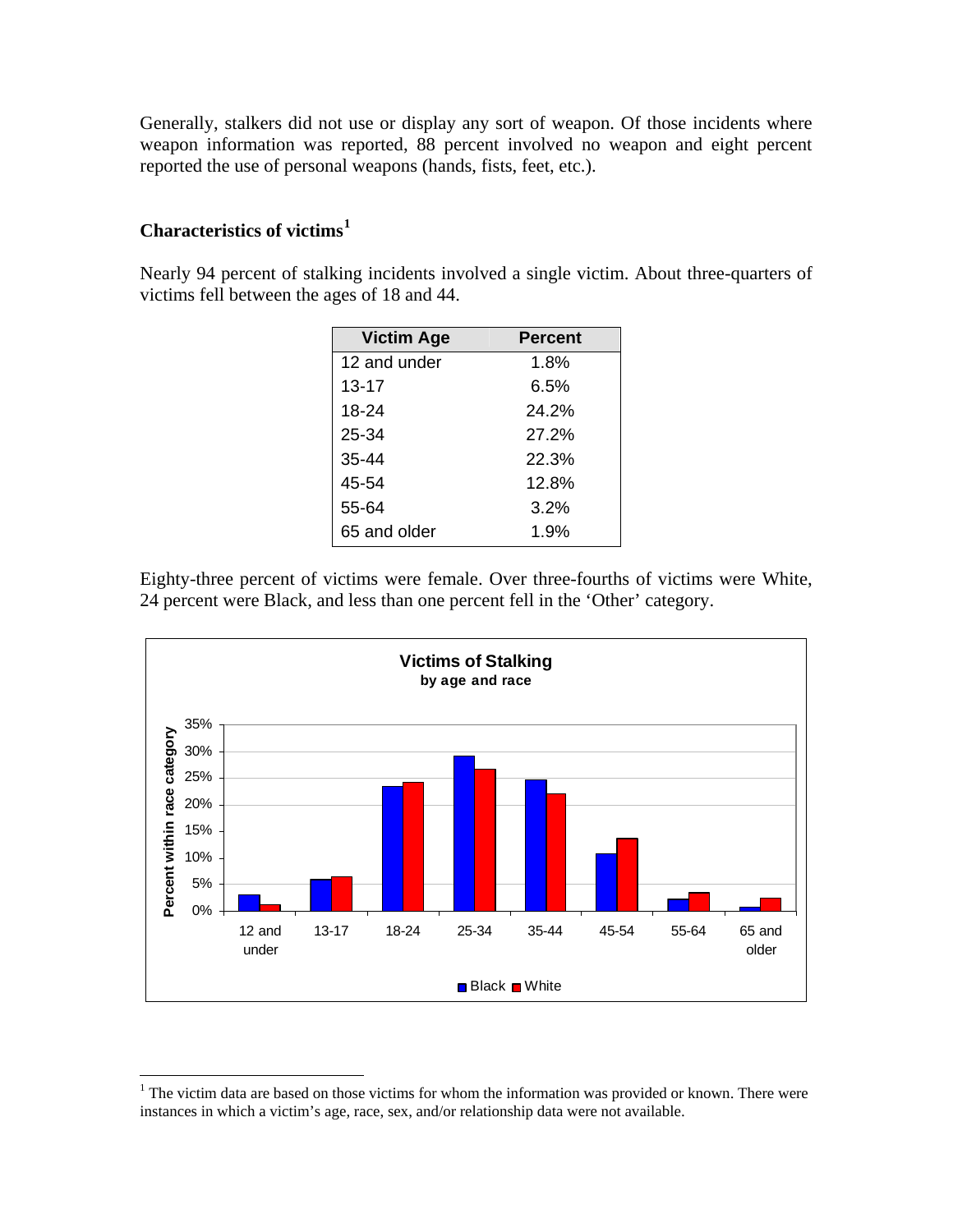## **Suspect characteristics[2](#page-4-0)**

Of the suspects for whom demographic information is known, 77 percent of stalkers were male. As with the victims, the majority of stalkers fell within the ages of 18 and 44.

| <b>Suspect Age</b> | <b>Percent</b> |
|--------------------|----------------|
| 12 and under       | $0.9\%$        |
| $13 - 17$          | 3.1%           |
| 18-24              | 20.2%          |
| 25-34              | 27.1%          |
| $35 - 44$          | 22.8%          |
| 45-54              | 16.5%          |
| 55-64              | 7.1%           |
| 65 and older       | 2.3%           |

Seventy-two percent of stalking suspects were White and nearly 28 percent were Black.



#### **Victim-Suspect Relationship**

 $\overline{a}$ 

Of the single-victim/single-suspect cases for which relationship data was known and reported (approximately 89 percent of all incidents), the data show that stalking victims nearly always knew their stalker — only eight percent of victims reported the stalker as a stranger. Approximately 29 percent of known stalkers were an intimate or former intimate (boy/girlfriend, common-law spouse, or current or former spouse). Within the

<span id="page-4-0"></span> $2<sup>2</sup>$  The suspect data are based on those suspects for whom the information was provided or known. There were instances in which a suspect's age, race, sex, and/or relationship data were not available.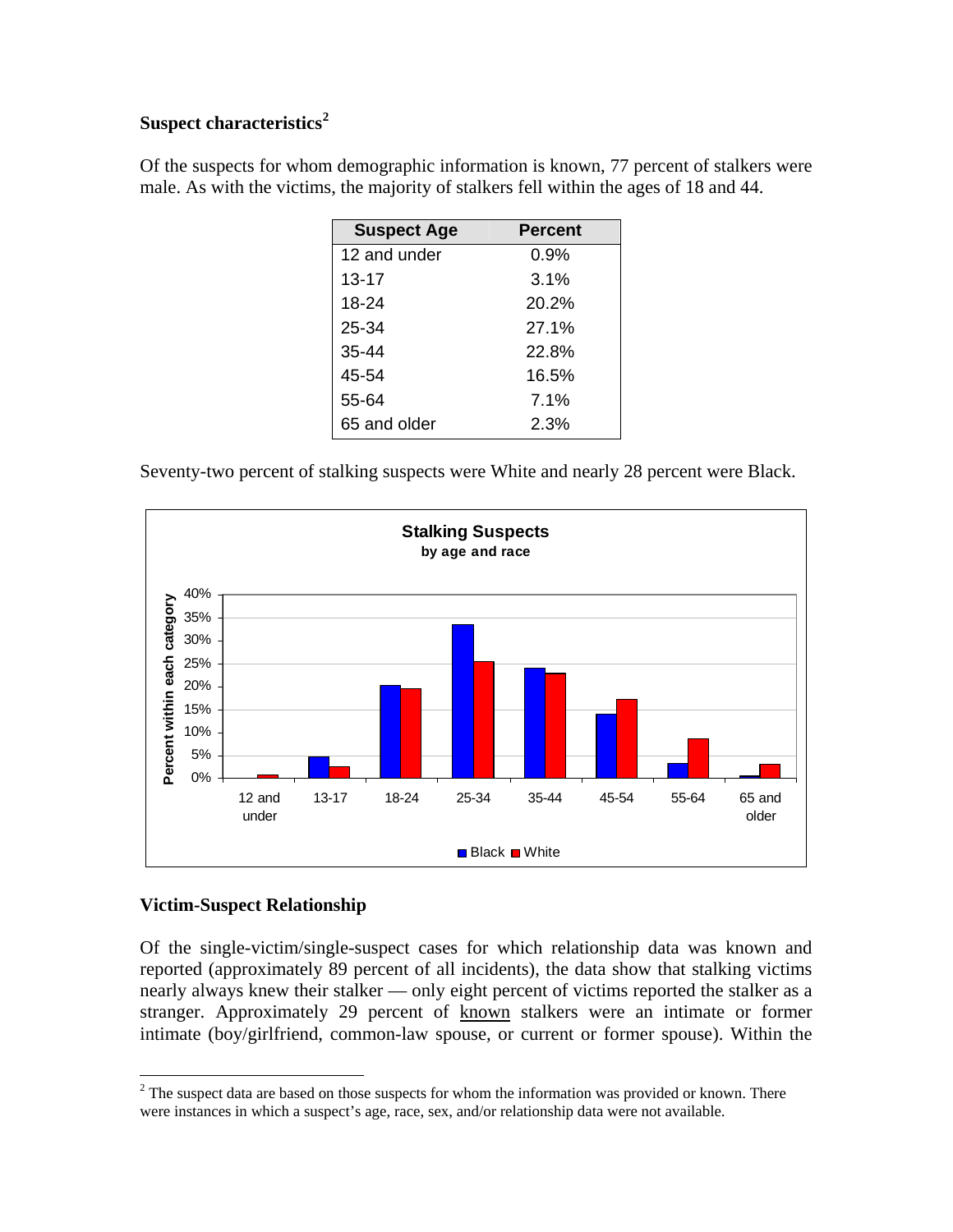'other known' category, 54 percent were identified as acquaintances, 40 percent were identified generically as 'other known', three percent were friends, and two percent were neighbors.



Breaking down the victim-suspect relationship data into gender categories revealed that 30 percent of female victims (out of all female victims) had an intimate/former intimate stalker, whereas 20 percent of male victims (out of all male victims) had an intimate/former intimate stalker. Across both male and female victims, 52% of those in the 'other known' category were labeled as acquaintances.